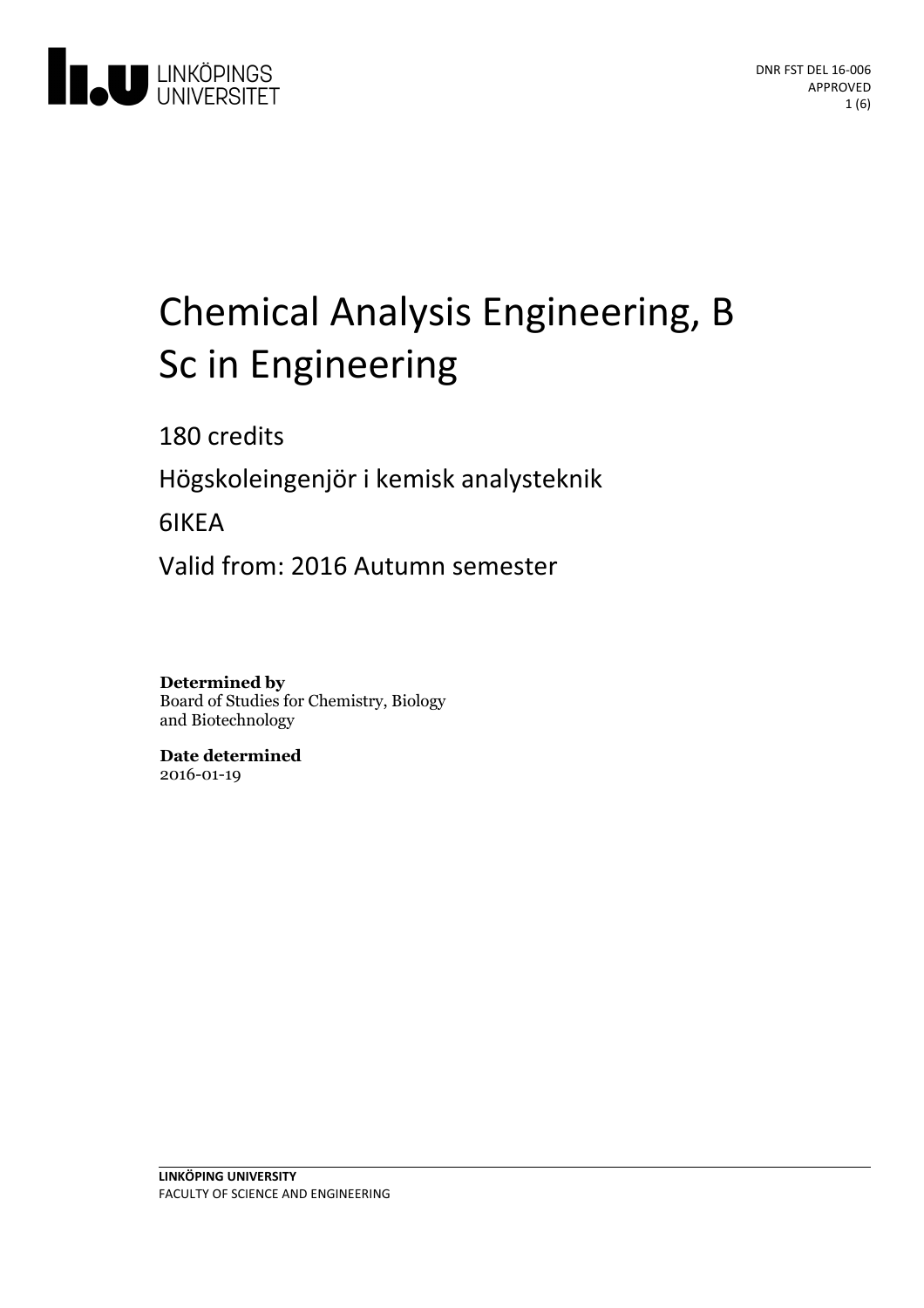## Entry requirements

# Degree in Swedish

Högskoleingenjörsexamen och Teknologie kandidatexamen, 180 hp

## Degree in English

Bachelor of Science in Engineering and Bachelor of Science

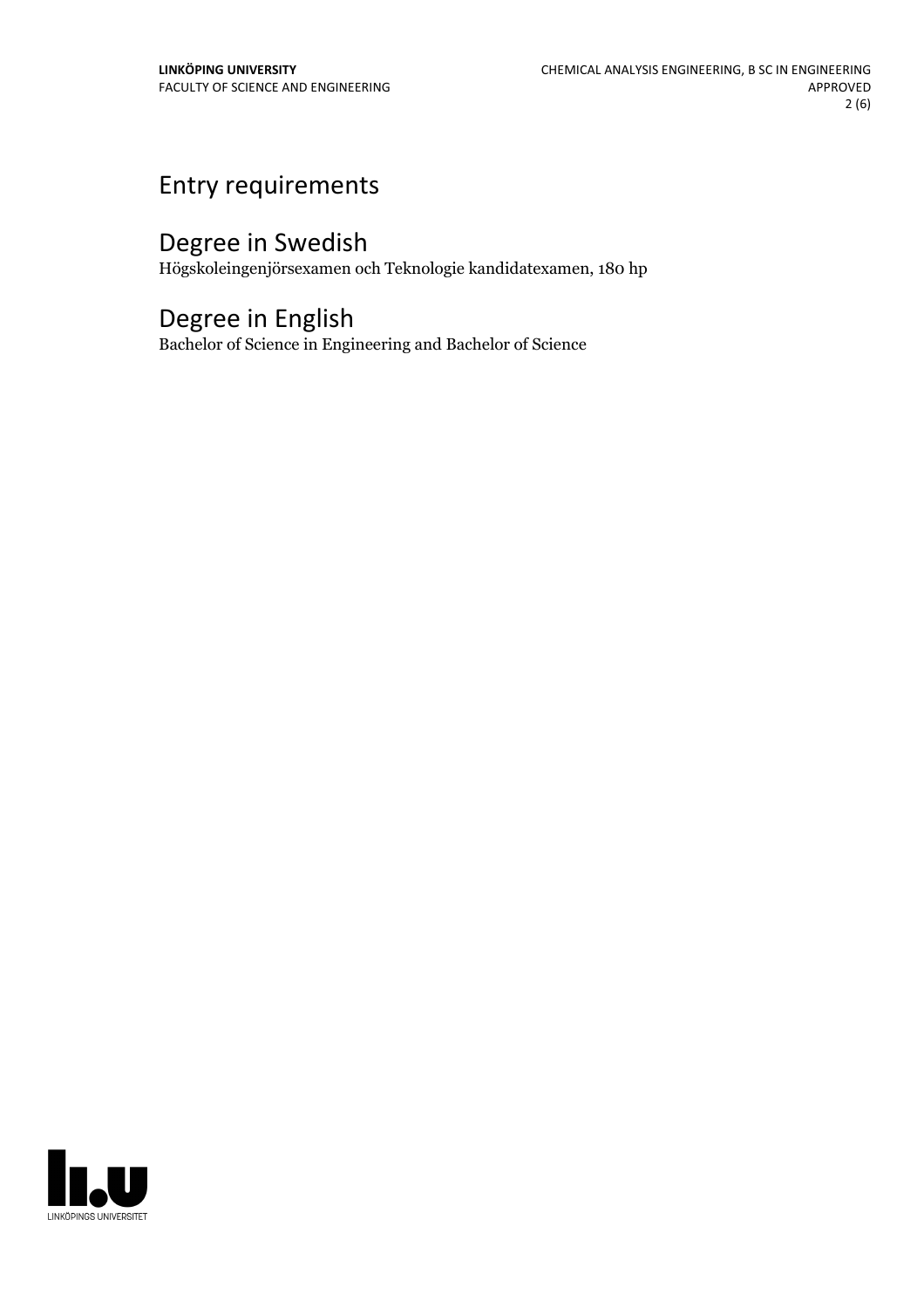# **Curriculum**

### **Semester 2 (Spring 2017)**

| Course<br>code | Course name                                    | <b>Credits</b> | Level | Timetable<br>module | <b>ECV</b> |
|----------------|------------------------------------------------|----------------|-------|---------------------|------------|
| Period 1       |                                                |                |       |                     |            |
| NKEB06         | Inorganic Chemistry                            | 6              | G1X   | 2                   | C          |
| TAIU05         | Linear Algebra                                 | 6              | G1X   | 4                   | C          |
| TFYA46         | <b>Engineering Project</b>                     | $6*$           | G1X   | 3                   | C          |
| TGTU35         | Introduction to University Studies             | $2*$           | G1X   |                     | v          |
| Period 2       |                                                |                |       |                     |            |
| NKEB05         | Analytical Chemistry T                         | 6              | G1X   | 2/4                 | C          |
| NKEB45         | <b>Statistical Tools for Chemical Analysis</b> | 6              | G1X   | 2/4                 | C          |
| TFYA46         | <b>Engineering Project</b>                     | $6*$           | G1X   | 1                   | C          |
| TGTU35         | Introduction to University Studies             | $2*$           | G1X   |                     | v          |

## **Semester 3 (Autumn 2017)**

| Course<br>code | Course name                                                  | <b>Credits</b> | Level | Timetable<br>module | <b>ECV</b> |
|----------------|--------------------------------------------------------------|----------------|-------|---------------------|------------|
| Period 1       |                                                              |                |       |                     |            |
| NKEB04         | Organic Chemistry 2                                          | 12             | G1X   | 1/2/3               | C          |
| <b>TFKI16</b>  | <b>Application Areas to Chemical Analysis</b><br>Engineering | $6*$           | G1X   | 4                   |            |
| Period 2       |                                                              |                |       |                     |            |
| NKEB03         | Analytical Chemistry S                                       | 6              | G1X   | 1/2                 | C          |
| TFKI09         | Biochemistry                                                 | 6              | G1X   | 3                   | C          |
| TFKI16         | <b>Application Areas to Chemical Analysis</b><br>Engineering | $6*$           | G1X   | 4                   | C          |

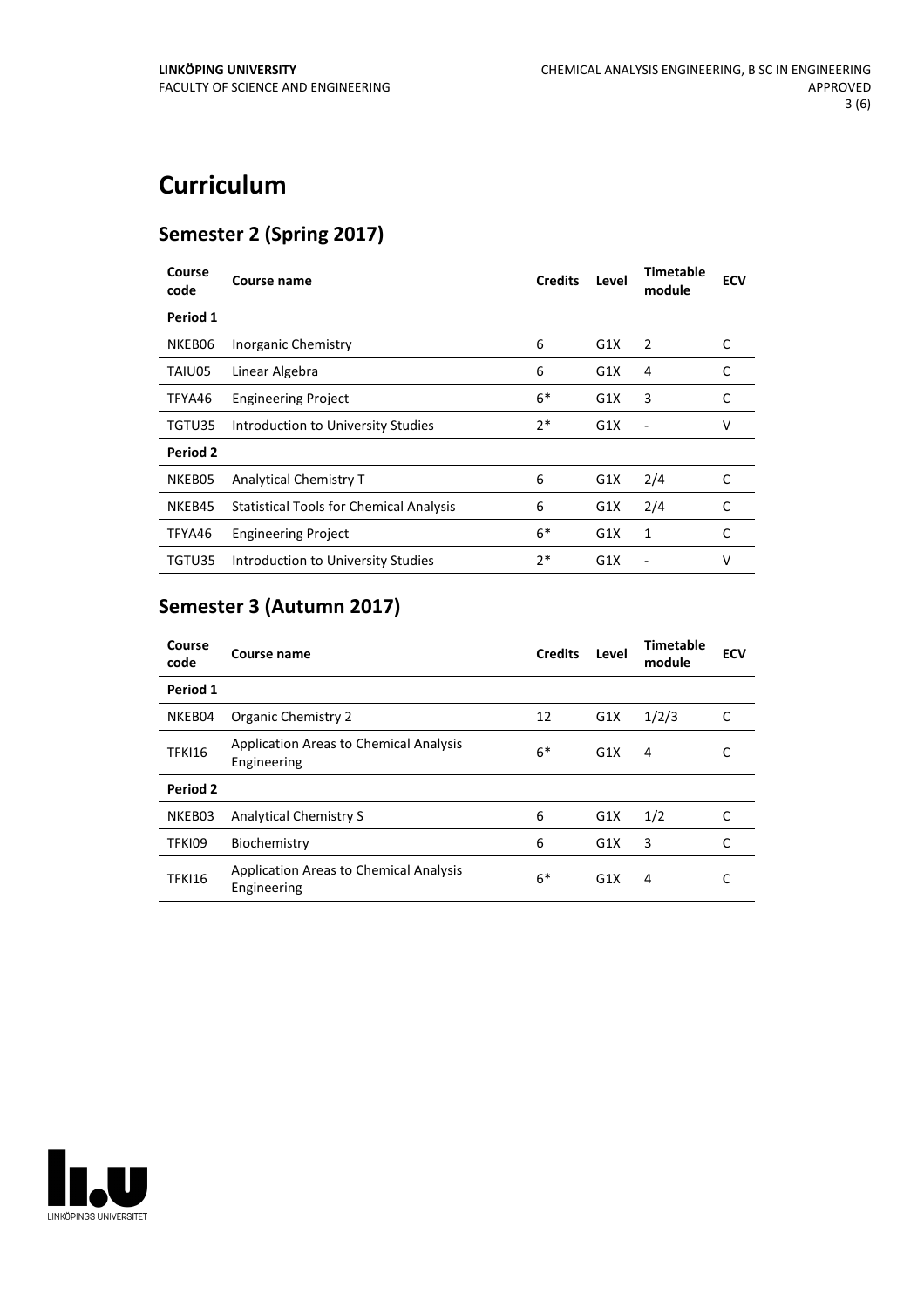### **Semester 4 (Spring 2018)**

| Course<br>code | Course name                                | <b>Credits</b> | Level | <b>Timetable</b><br>module   | <b>ECV</b> |
|----------------|--------------------------------------------|----------------|-------|------------------------------|------------|
| Period 1       |                                            |                |       |                              |            |
| NKEB10         | Analytical Chemistry - Chromatography      | 6              | G1X   | 1                            | C          |
| TDDD11         | Introduction to Programming                | $8*$           | G1X   | 4                            | E          |
| TFKE43         | Spectroscopy and Kinetics                  | 6              | G1X   | 3                            | F          |
| TFKE47         | <b>Environmental Chemistry</b>             | $6*$           | G2X   | 4                            | E          |
| TGTU01         | <b>Technology and Ethics</b>               | 6              | G1X   | $\mathbf{1}$                 | E          |
| TGTU91         | Oral and Written Communication             | 6              | G1X   | 2                            | E          |
| TKMJ15         | <b>Environmental Management Strategies</b> | 6              | G1X   | 3                            | E          |
| Period 2       |                                            |                |       |                              |            |
| TEAE01         | Industrial Economics, Basic Course         | 6              | G1X   | 2                            | C          |
| TFMT16         | <b>Computers in Measurement Systems</b>    | 6              | G1X   | 3                            | C          |
| TAIU06         | <b>Mathematical Statistics</b>             | 6              | G1X   | 4                            | E          |
| TDDD11         | Introduction to Programming                | $8*$           | G1X   | 4                            | E          |
| TFKE36         | <b>Biochemistry 2</b>                      | 6              | G2X   | 1/4                          | E          |
| TFKE47         | <b>Environmental Chemistry</b>             | $6*$           | G2X   | $\mathbf{1}$                 | E          |
| THIU01         | English                                    | 4              | G1X   | 1                            | E          |
| TPTE06         | <b>Industrial Placement</b>                | 6              | G1X   | $\qquad \qquad \blacksquare$ | E          |
| TSRT04         | Introduction in Matlab                     | $\overline{2}$ | G1X   | 1                            | F          |

**Semester 5 (Autumn 2018)**

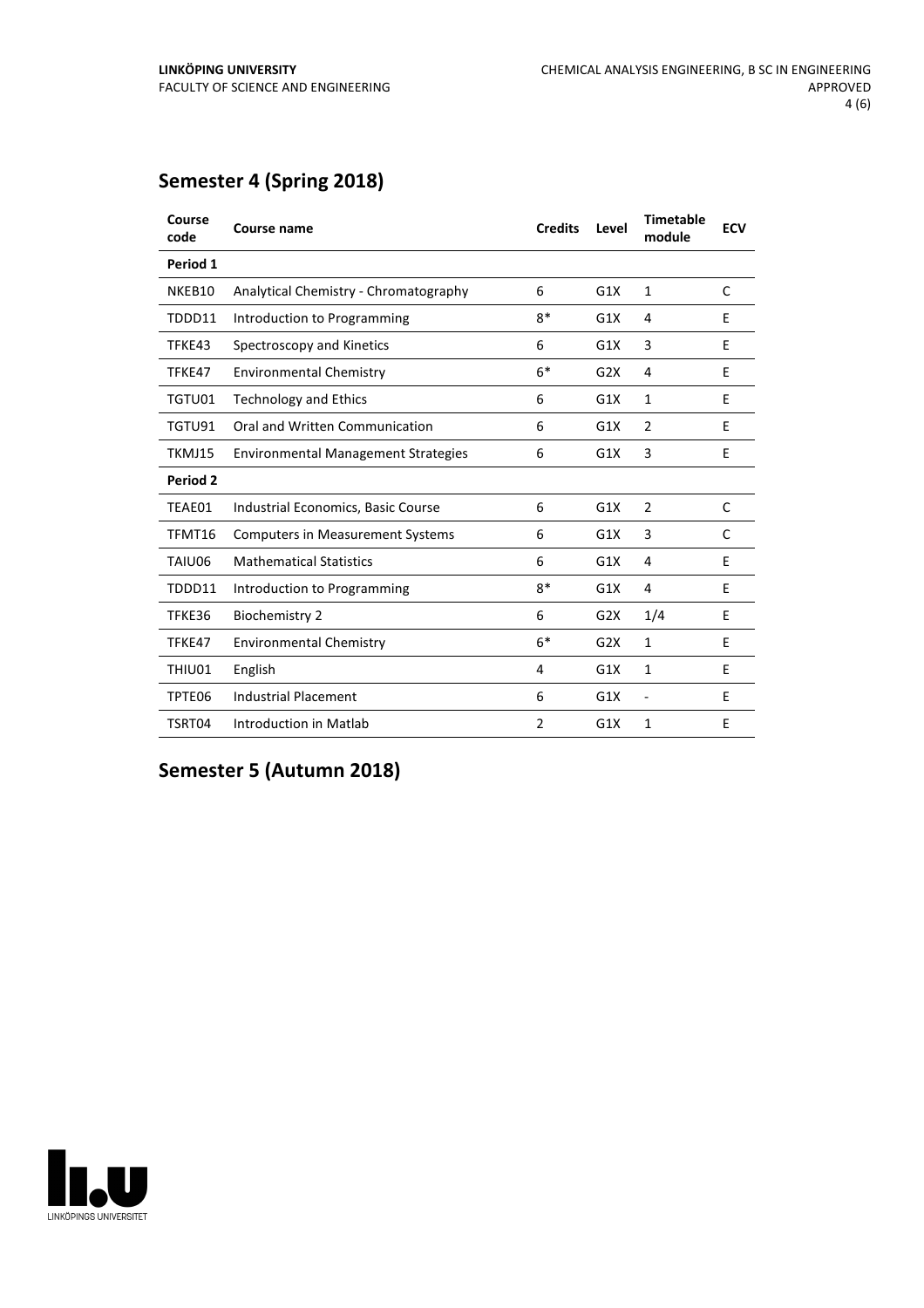| Course<br>code | Course name                                             | <b>Credits</b> | Level | <b>Timetable</b><br>module | <b>ECV</b> |
|----------------|---------------------------------------------------------|----------------|-------|----------------------------|------------|
| Period 1       |                                                         |                |       |                            |            |
| NKEC16         | Organic Analytical Chemistry                            | 12             | G2X   | 1/3                        | C          |
| TAIU08         | <b>Calculus in Several Variables</b>                    | 6              | G1X   | 3                          | F          |
| TDDD87         | Programming and Problem Solving                         | 6              | G1X   | $\overline{2}$             | Е          |
| <b>TEIO20</b>  | <b>Entrepreneurship and New Business</b><br>Development | $6*$           | G2X   | 3                          | E          |
| <b>TFKI92</b>  | <b>Forensic Biochemistry</b>                            | $6*$           | G1X   | 4                          | E          |
| <b>TSIU61</b>  | <b>Automatic Control</b>                                | 6              | G1X   | 2                          | E          |
| TSRT04         | Introduction in Matlab                                  | $\overline{2}$ | G1X   | $\overline{\phantom{a}}$   | E          |
| Period 2       |                                                         |                |       |                            |            |
| <b>TFKI19</b>  | Project in Chemical Analysis Engineering                | 6              | G2X   | 1/2                        | C          |
| NKEB02         | Physical Chemistry, Thermodynamics                      | 6              | G1X   | 3                          | E          |
| NKEC22         | <b>Medicinal Natural Products</b>                       | 6              | G2X   | 2/4                        | E          |
| NVFA09         | Pharmacology                                            | 6              | G2X   | 3                          | E          |
| TAMS11         | Probability and Statistics, first course                | 6              | G2X   | 4                          | E          |
| TEAE09         | <b>Environmental Law</b>                                | 6              | G1X   | 4                          | E          |
| <b>TEIO20</b>  | <b>Entrepreneurship and New Business</b><br>Development | $6*$           | G2X   | 4                          | E          |
| <b>TEIO29</b>  | Leadership and Organisation                             | 6              | G1X   | 4                          | E          |
| <b>TFKI92</b>  | <b>Forensic Biochemistry</b>                            | $6*$           | G1X   | 4                          | E          |
| TGTU49         | <b>History of Technology</b>                            | 6              | G1X   | 3                          | E          |
| TKMJ24         | <b>Environmental Engineering</b>                        | 6              | G1X   | 3                          | Е          |